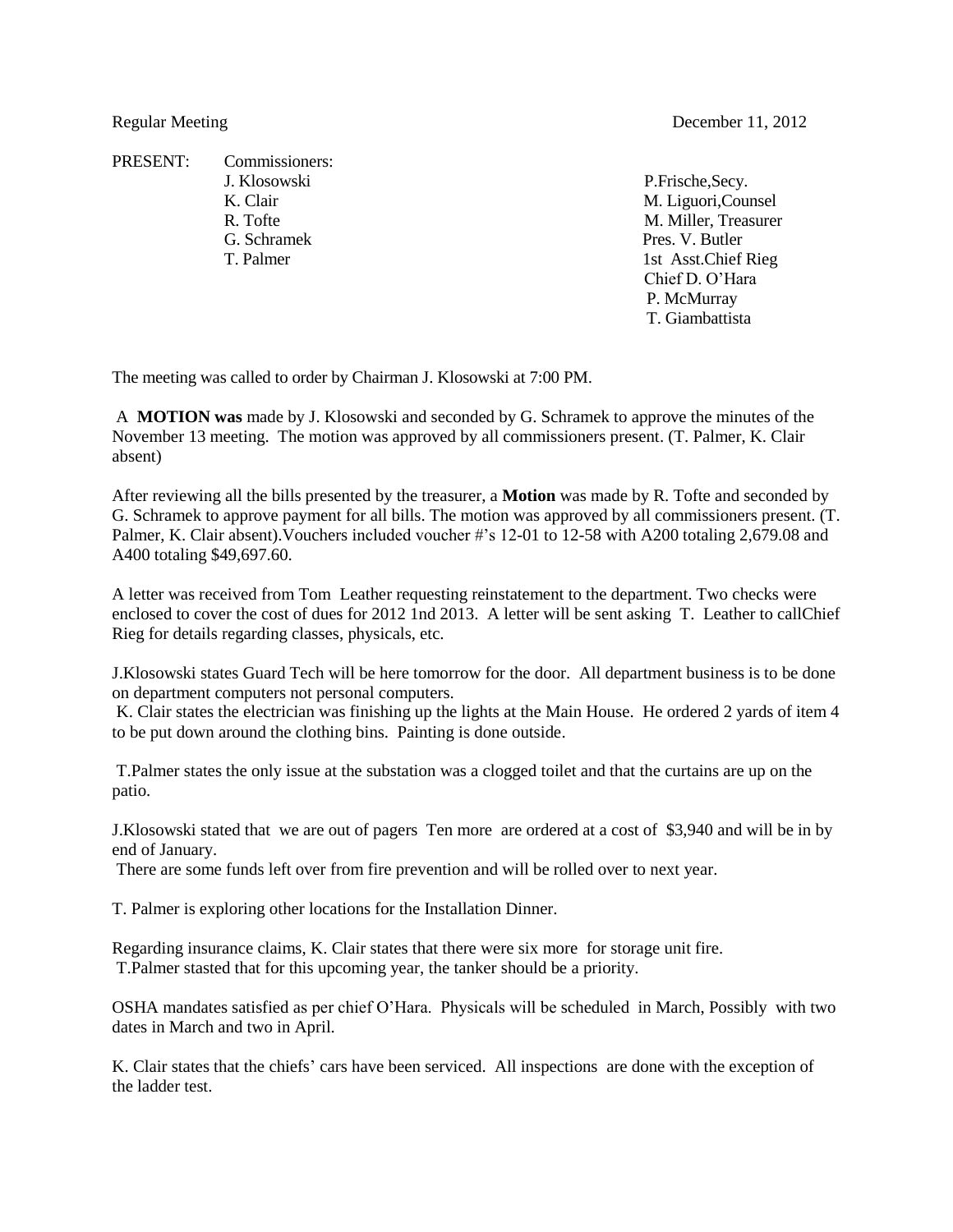G. Schramek stated that he is exploring the possibility of Comcast commercials regarding recruitment and retention.

Bids were opened for skid mount pump: 1. CET (MES) \$9700.00. subject to sales tax and shipping. Shipping to total an additional \$3,000. 2. Kimtek Corporation also includes foam at a cost of \$9,360.00. This comes with a hose trough and a long board and stokes. They do not install. We can pick it up. 3. RKO will build it to fit at a cost of \$18,900.00.

**A Motion** was made by T. Palmer and seconded by G. Schramek to accept Kimtec's bid. The motion was approved by all commissioners present.

R.Tofte will get appraisals on the Brush Truck.

Work on the Back Room will go out to bid in February. R. Tofte will be the liaison to the fire department. Discussion took place regarding the cost covered by the Fire Department vs. BSEJFD. V. Butler discussed FASNY's interest in the hose cart. Chief O'Hara stated that the hose cart is part of the Brewster Fire Department's history and should stay in Brewster.

**A Motion** was made K. Clair and seconded by G. Schramek to put it out to bid

A discussion took place regarding the boat. Chief Rieg has information on an ATV. G. Schramek discussed possible outside funding

G. Schramek states he has not had a response from the elected officials he has contacted regarding the 911 steel.

J.Klosowski asked that Meg Miller will look into auditing services bids.

J. Klosowski asked that the new officers who are assigned be qualified for the rig on which they are riding. His opinion is that no firearms are to be allowed in department vehicles. J. Klosowski states that dates for the Live Burns must be requested now. Chief Rieg states he will call tomorrow.

Organizational meeting will take place on Jan 2.

Chief Rieg states he spoke to Michael Miller today and will set up the blood borne pathogens class, Hazmat, fobles, etc. M. Liguori states he advised Miller's attorney as to what classes he has to take. He is not inservice and cannot ride until he has these courses. Chief O'Hara states he will not get his gear and points until the requirements are met.

Chief O'Hara thanks everyone for their hard work and that we are all part of this department and in it together. He will still be here doing calls and here for the department.

J Klosowski extends his thanks to Chief O'Hara for his service.

K. Clair states there was a question about a heating bill contract covers maintenance and not service calls. There was discussion regarding the type of contract that would best suit the department. G. Schramek requested different quotes. T. Palmer requested an itemized list.

K. Clair discussed the property on Route 312. Part of this possibly may be used for training.

J. Klosowski discussed the certifications by ISO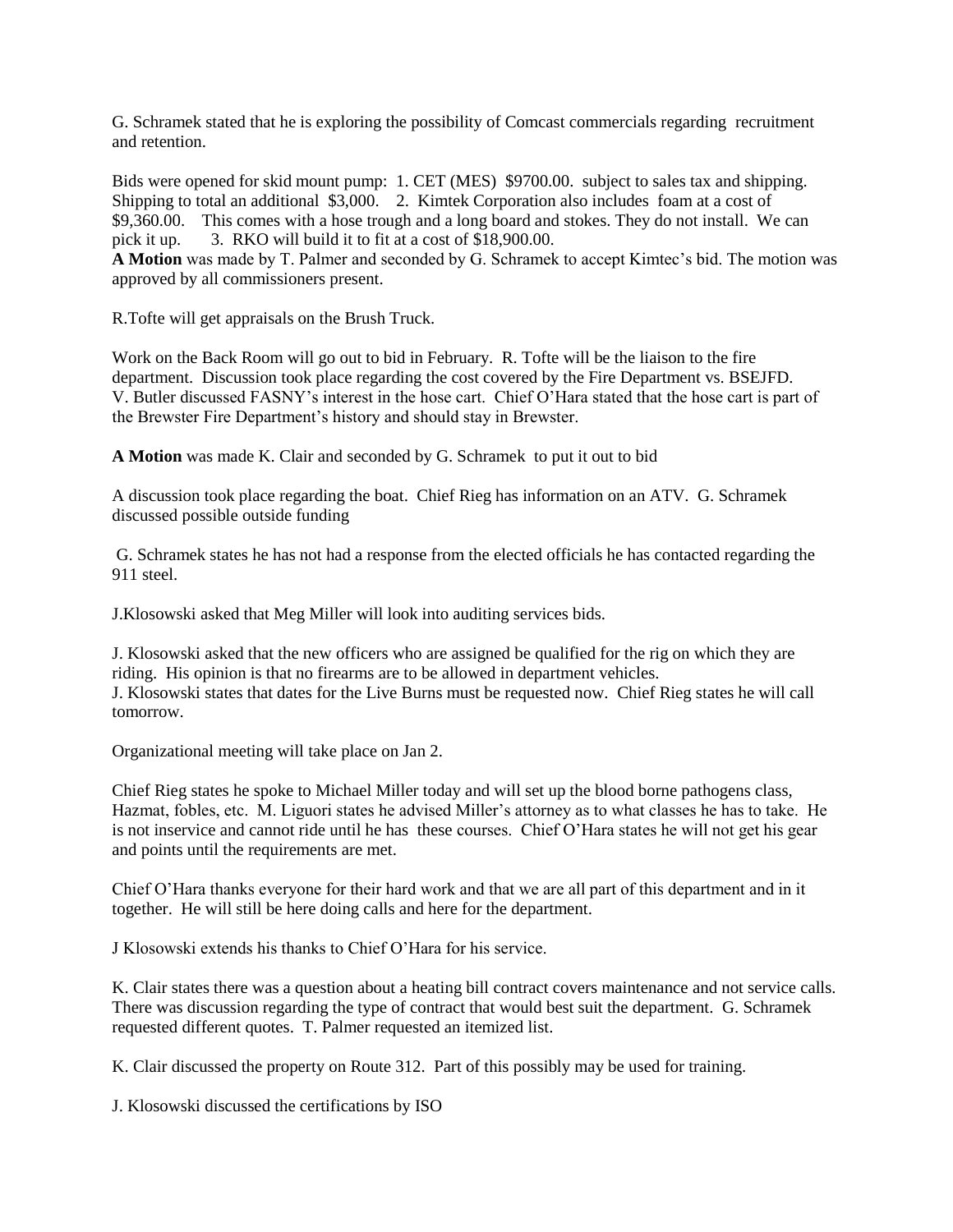V. Butler stated that there is some food left over possibly to be used for an appreciation dinner. Discussion took place regarding the dinner.

The meeting was adjourned at 8:07 to go to Executive Session. Normal business resumed at 8:32 There being no further business, the meeting was adjourned at 8:34.

Respectfully submitted,

\_\_\_\_\_\_\_\_\_\_\_\_\_\_\_\_\_\_\_

Patricia Frische Secretary, BSEJFD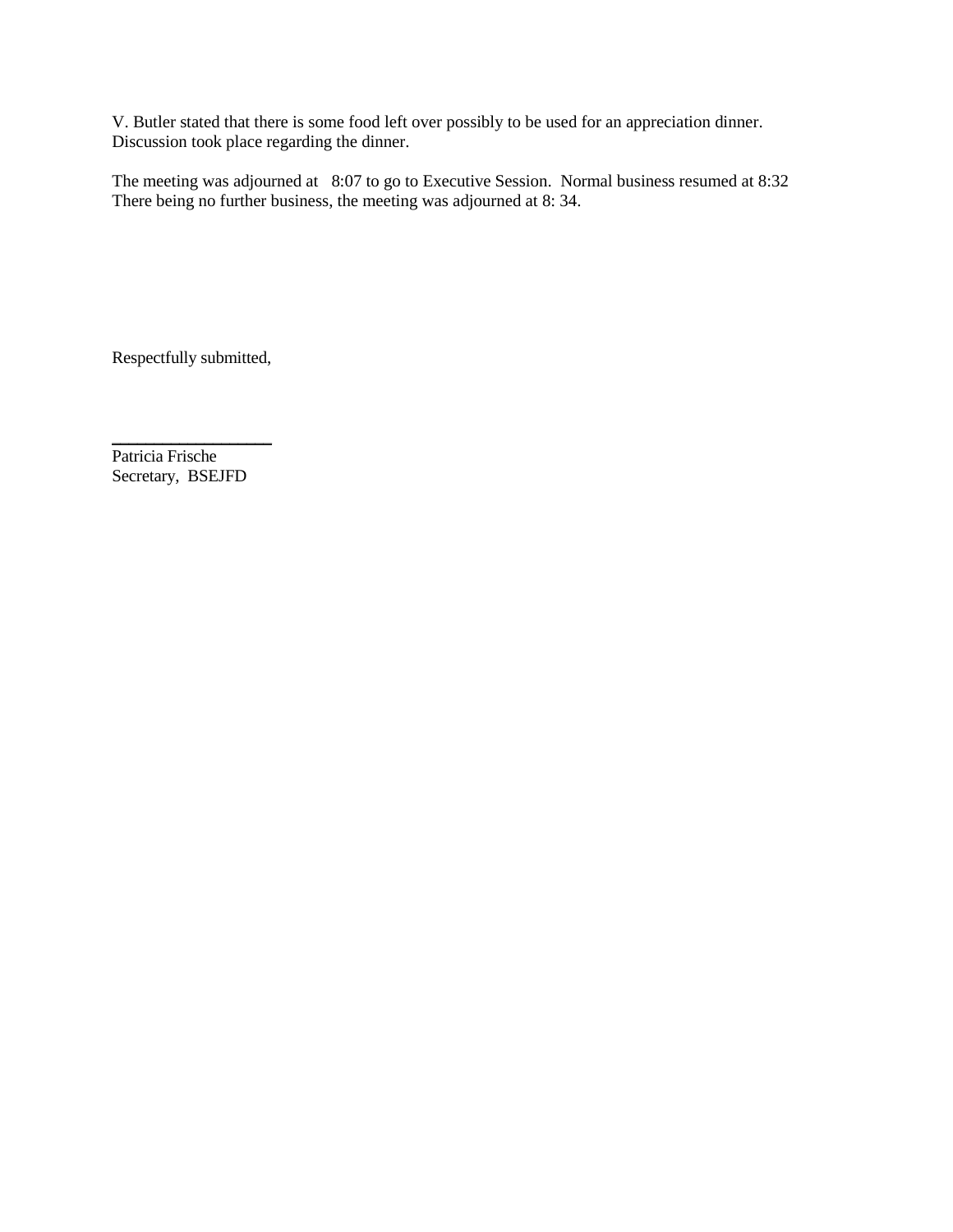PRESENT: Commissioners: J. Klosowski P.Frische,Secy. K. Clair Chief D. O'Hara R. Tofte G. Schramek

Regular Meeting December 27, 2012

 $2<sup>nd</sup>$  Asst. Chief Ratajack

The meeting was called to order by Chairman J. Klosowski at 9:00 PM.

A **MOTION was** made by J. Klosowski and seconded by K. Clair to approve the minutes of the December 11 meeting. The motion was approved by all commissioners present.

After reviewing all the bills presented by the treasurer, a **Motion** was made by R. Tofte and seconded by J. Klosowski to approve payment for all bills. The motion was approved by all commissioners present. (T. Palmer, K. Clair absent).Vouchers included voucher #'s 12- 74 to 12-96 with A200 totaling \$9,332.21 and A400 totaling \$27,495.80.

Discussion took place regarding the vehicle exhaust at Station 1. It will be repaired on Thursday.

Discussion took place regarding apparel for next year.

Location for Installation dinner to be discussed.

Physicals are to be scheduled. OSHA mandates will be discussed next year.

K. Clair states 11- 7-1 is going to Lisi's tomorrow for a flat and a blown seal. 11-2-3 and 11-2-5 will be repaired by Ruscon.

R. Tofte states the work on the Back Room will be going out to bid which will be opened in February. R Tofte will contact Kimtec to give them specifications and measurements on the Skid Mount. Department members will pick it up so cost will drop to \$8,800.00. from \$9,300.00.

Gear fitting will take place on January 7 at 7:00 at Station 1. Discussion took place regarding gear being issued to the Explorers in light of the shortage of gear.

Discussion took place regarding Red Alert.

A **MOTION was** made by J. Klosowski and seconded by K. Clair to accept resolutions proposed by the treasurer:

- 1. Encumber \$49,400.00 for trailing invoices that cover 2012 expenses but are received in 2013 including \$8,800.00 and the \$4,400.00 balance to be put in capital reserve account after all 2012 bills have been paid.
- 2. To allow the Treasurer to pay the Tompkins credit card invoice and the Comcast bill when they are received.
- 3. Transfer \$158,755.00 from the Operating Account to the Capital Reserve Fund per the 2012 budget.
- 4. Make the following adjustments to the budget lines:
	- a. Move \$19,000.00 from 200 (equipment) to 435 (Commissioners)
	- b. Move \$4,000.00 from 467 (EMS Contract) to 435 (Commisioners)
	- c. Move \$15000.00 from 415 (Electric and Natural Gas) to 45 (Building and Property Repair)
	- d. Move \$3867.00 from, 465 (Physicals) to 445 (Building and Property Repair)
	- e. Move \$4693.00 from 405 (Travel) to 445 ( Building and Property Repair)
	- f. Move \$8,000.00 from 200(Equipment) t 445 (Building and Property Repair)